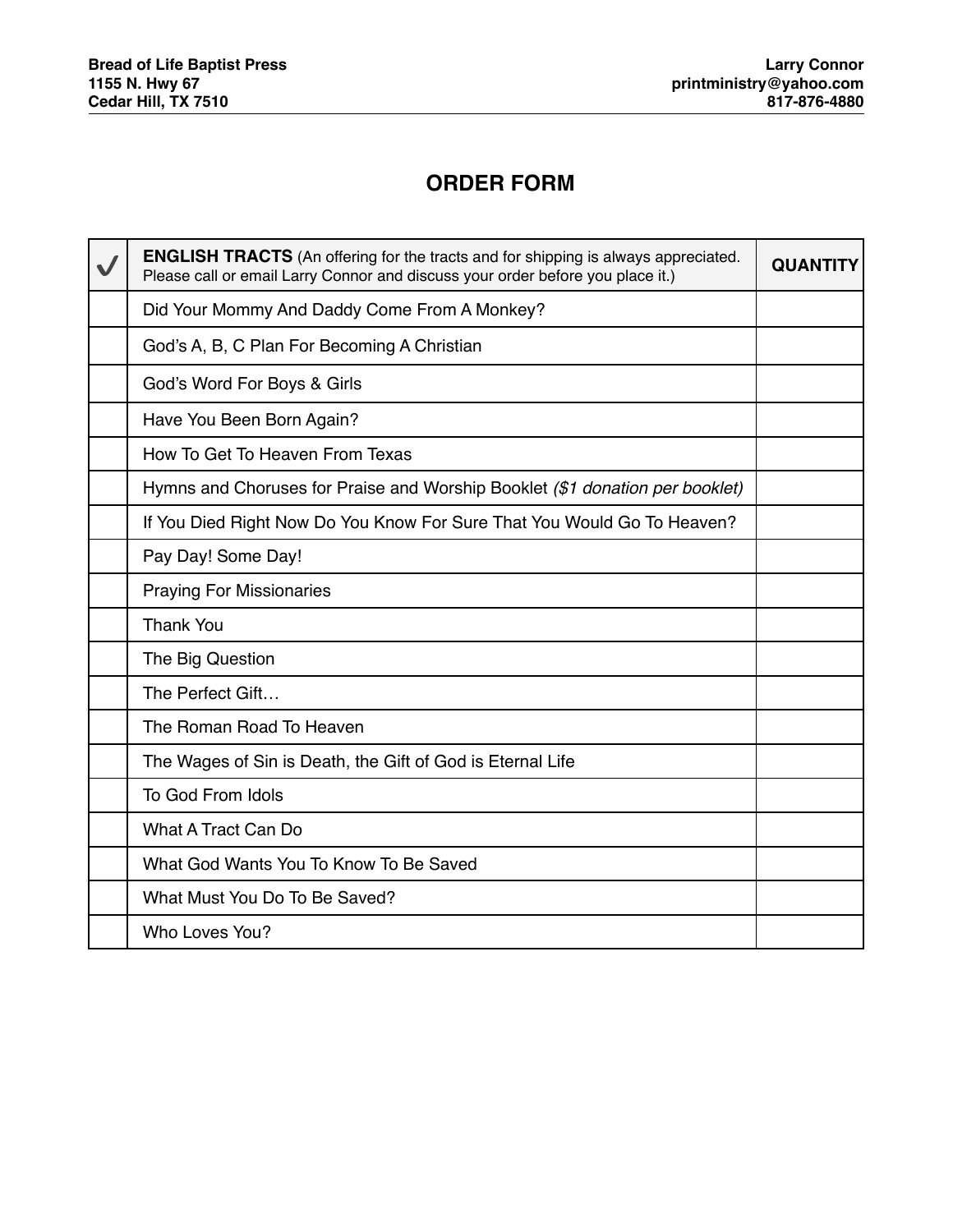| <b>SPANISH TRACTS</b> (An offering for the tracts and for shipping is always appreciated.<br>Please call or email Larry Connor and discuss your order before you place it.) | QUANTIT |
|-----------------------------------------------------------------------------------------------------------------------------------------------------------------------------|---------|
| Cristo Te Ama                                                                                                                                                               |         |
| De Los Idolos A Dios                                                                                                                                                        |         |
| El Abismo Tiene Puente                                                                                                                                                      |         |
| El Camino Romano Para Ir Al Cielo                                                                                                                                           |         |
| El Don Perfecto                                                                                                                                                             |         |
| El Soldado Tambien Puede Ser Cristiano                                                                                                                                      |         |
| ¿Has Pensado Tú?                                                                                                                                                            |         |
| Jesus Viene Otra Vez                                                                                                                                                        |         |
| La Palabra de Dios Para Niños y Niñas                                                                                                                                       |         |
| La Pregunta Grande                                                                                                                                                          |         |
| La Religion No Lo Llevera al Cielo                                                                                                                                          |         |
| La Sangre Preciosa                                                                                                                                                          |         |
| Lo Que Dios Quire Que Usted Sepa Para Ser Salvo                                                                                                                             |         |
| Lo Que Dios Quire Que Sepas Para Ser Salvo                                                                                                                                  |         |
| ¡No Se Puede Tocar Su Oreja Con El Codo!                                                                                                                                    |         |
| ¿Que Debo Hacer Para Ser Salvo?                                                                                                                                             |         |
| Si Usted Muriera En Estos Momentos ¿Tiene La Seguridad De Ir Al Cielo?                                                                                                      |         |
| Si Usted Muriera En Estos Momentos ¿Tiene La Seguridad De Ir Al Cielo?<br>(Large Version)                                                                                   |         |